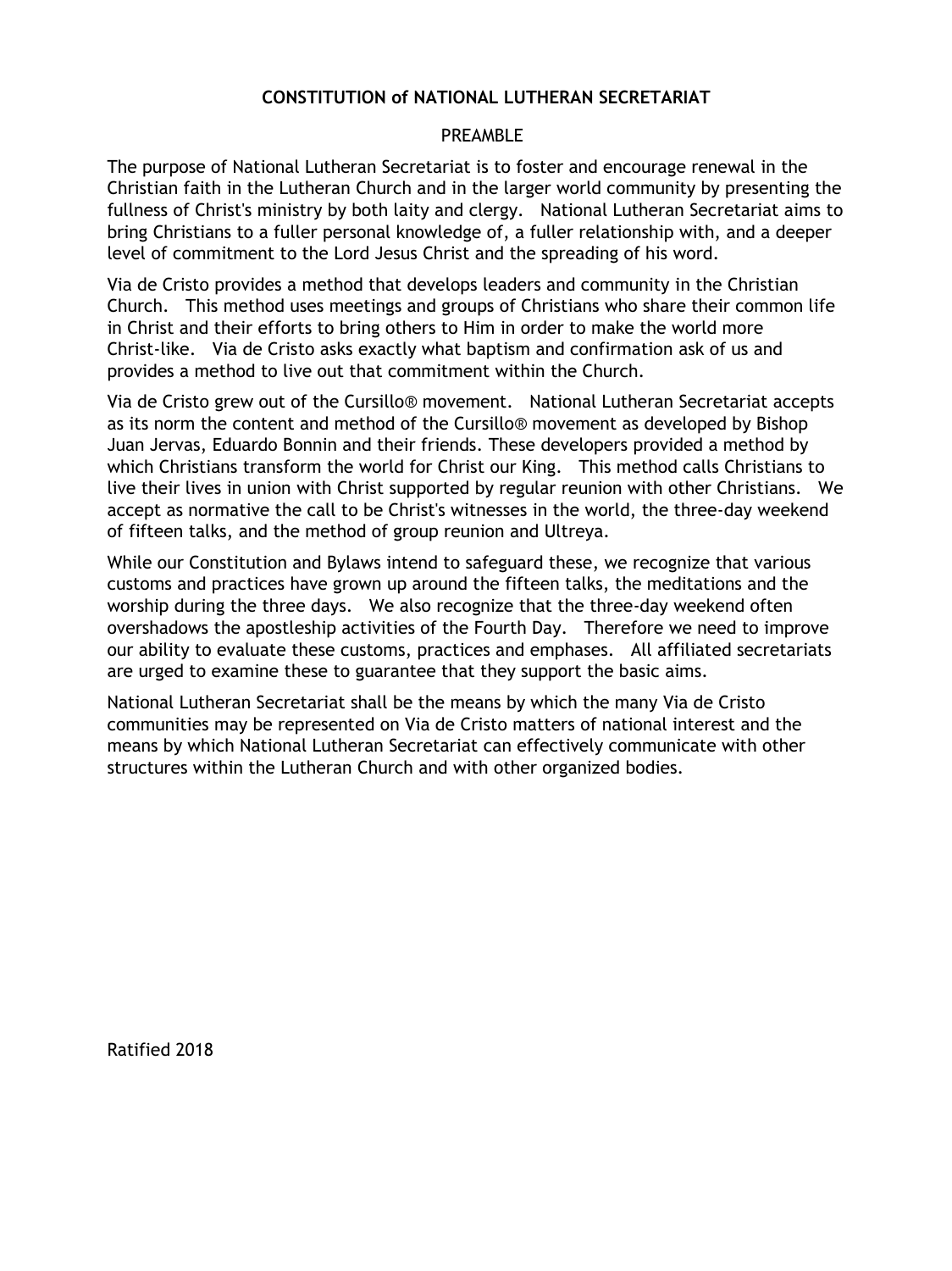#### **Article 1 -Name**

1. The name of this organization shall be: National Lutheran Secretariat.

2. National Lutheran Secretariat shall be incorporated in Minnesota.

3. The Executive Committee shall appoint a registered agent and may change the registered agent as appropriate.

#### **Article 2 -Purpose**

National Lutheran Secretariat is organized exclusively for charitable, religious, educational, and scientific purposes, including, for such purposes, the making of distributions to organizations that qualify as exempt organizations under section  $501(c)(3)$ of the Internal Revenue Code of 1986 as they now exist or as they may be hereafter amended.

National Lutheran Secretariat is organized for the purposes of:

1. Supporting, strengthening and guiding the autonomous secretariats affiliated with it so that the Church may more effectively Christianize its community;

2. Assisting the affiliated secretariats in developing Christian leaders and their awareness of their responsibility to Christ, the local church, and the environment in which they live;

3. Coordinating the flow of information and resources among the various affiliated secretariats;

4. Encouraging the use of liturgy and rollo outlines which are in keeping with general Lutheran practice;

5. Providing organization and direction for affiliated secretariats; and

6. Expanding the Via de Cristo movement in the United States and throughout the world.

The Corporation considers itself to be united by a common faith in God, in Jesus Christ as Lord and Savior, and in the Holy Spirit, and by a common love for all people. The Corporation shall receive and maintain a fund or funds of real or personal property, or both, subject to the restrictions hereinafter set forth, to use and apply the whole or any part of the income therefrom, and the principal thereof, exclusively for religious, educational and charitable purposes, either directly or by contributions to organizations that qualify as exempt organizations under Section  $501(c)(3)$  of the Internal Revenue Code of 1986 and its regulations as they now exist or as they may hereafter be amended.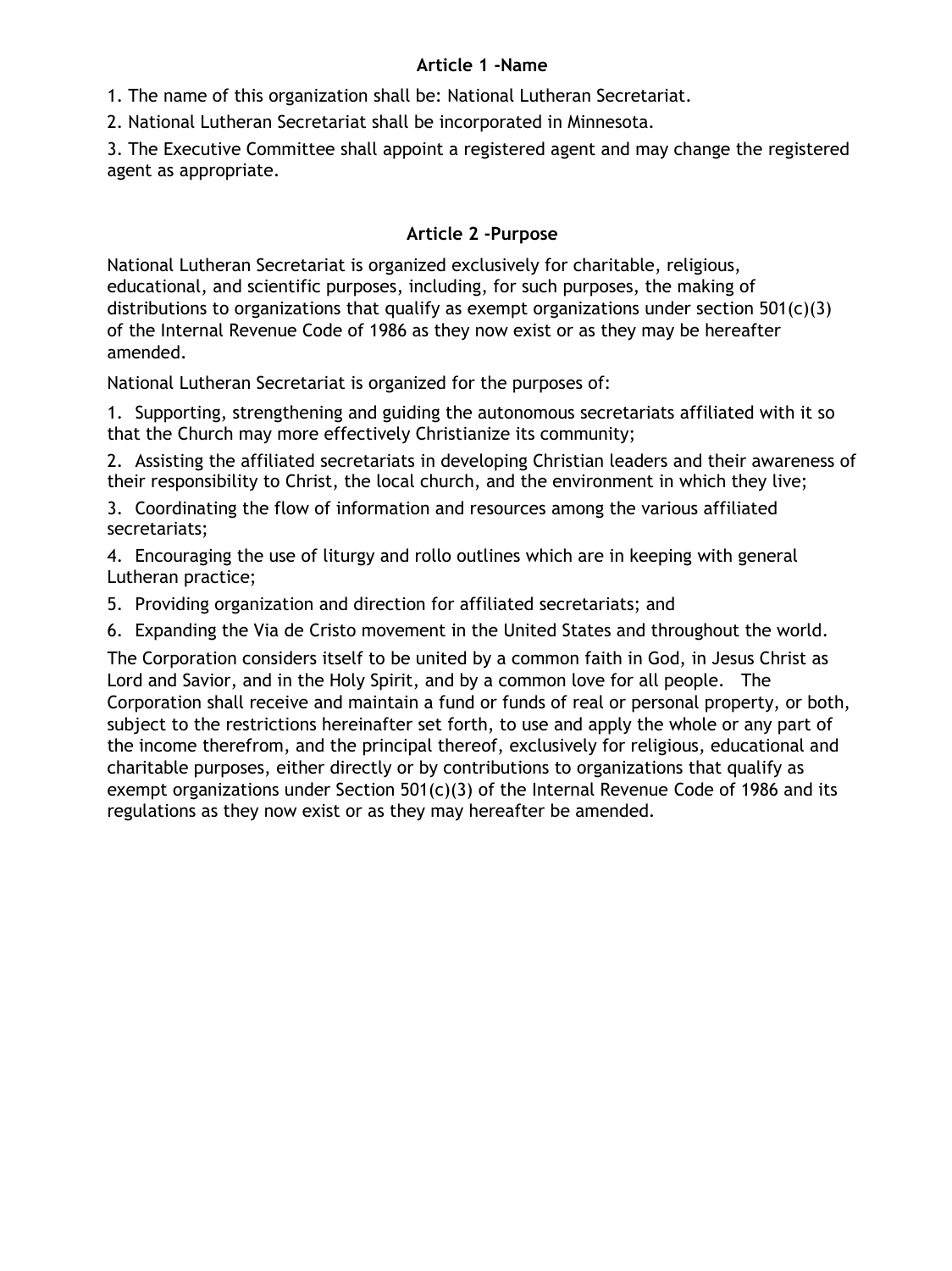- 1. National Lutheran Secretariat shall have one annual meeting, the date being set according to the Bylaws.
- 2. Special meetings may be set according to the Bylaws of National Lutheran Secretariat.
- 3. Member secretariats shall send at least one delegate to the annual and any special meeting as stated in the Bylaws.
- 4. A quorum of the delegates shall be as stated in the Bylaws.
- 5. All member secretariats shall be notified of the annual meeting at least 90 days in advance of the annual meeting.
- 6. Exempt Activities Limitation **-** Notwithstanding any other provision of these By-laws, no director, officer, employee, member, or representative of this corporation shall take any or carry on any activity by or on behalf of the corporation not permitted to be taken or carried on by an organization exempt under Section 501(c)(3) of the Internal Revenue Code as it now exists or may be amended, or by any organization contributions to which are deductible under Section  $170(c)(2)$  of such Code and Regulations as it now exists or may be amended. No part of the net earnings of the corporation shall inure to the benefit or be distributable to any director, officer, member, or other private person, except that the corporation shall be authorized and empowered to pay reasonable compensation for services rendered and to make payments and distributions in furtherance of the purposes set forth in the Articles of Incorporation and these By-laws.

## **Article 4 -Membership**

- 1. Membership in the corporation National Lutheran Secretariat shall be open to any autonomous secretariat that wishes to be affiliated with the corporation and expresses its concurrence with the Constitution through formal ratification, whether or not the secretariat uses Via de Cristo in its name.
- 2. Delegates to the annual and to special meetings of National Lutheran Secretariat shall be elected or appointed by the governing body or membership of the affiliated secretariats.

## **Article 5 -Officers and Executive Committee**

- 1. The officers of National Lutheran Secretariat shall be President, Vice-President(s), Secretary, Treasurer and Spiritual Director. They shall be elected from among the delegates or names provided by the Nominating Committee -- in attendance at an annual meeting or by video teleconference --persons who have attended an Annual Meeting as a delegate within five years of the year of the election, persons then serving on the Executive Committee, or persons who have served on the Executive Committee within five years of the year of the election.
- 2. The officers, acting together, shall constitute the Executive Committee. The Executive Committee shall be the Board of Directors of National Lutheran Secretariat Corporation.

## **Article 6 -Committees**

Standing or special committees may be designated by the president as necessary to assist the corporation to further its purposes. Their organization and purpose shall be as stated in the appointment.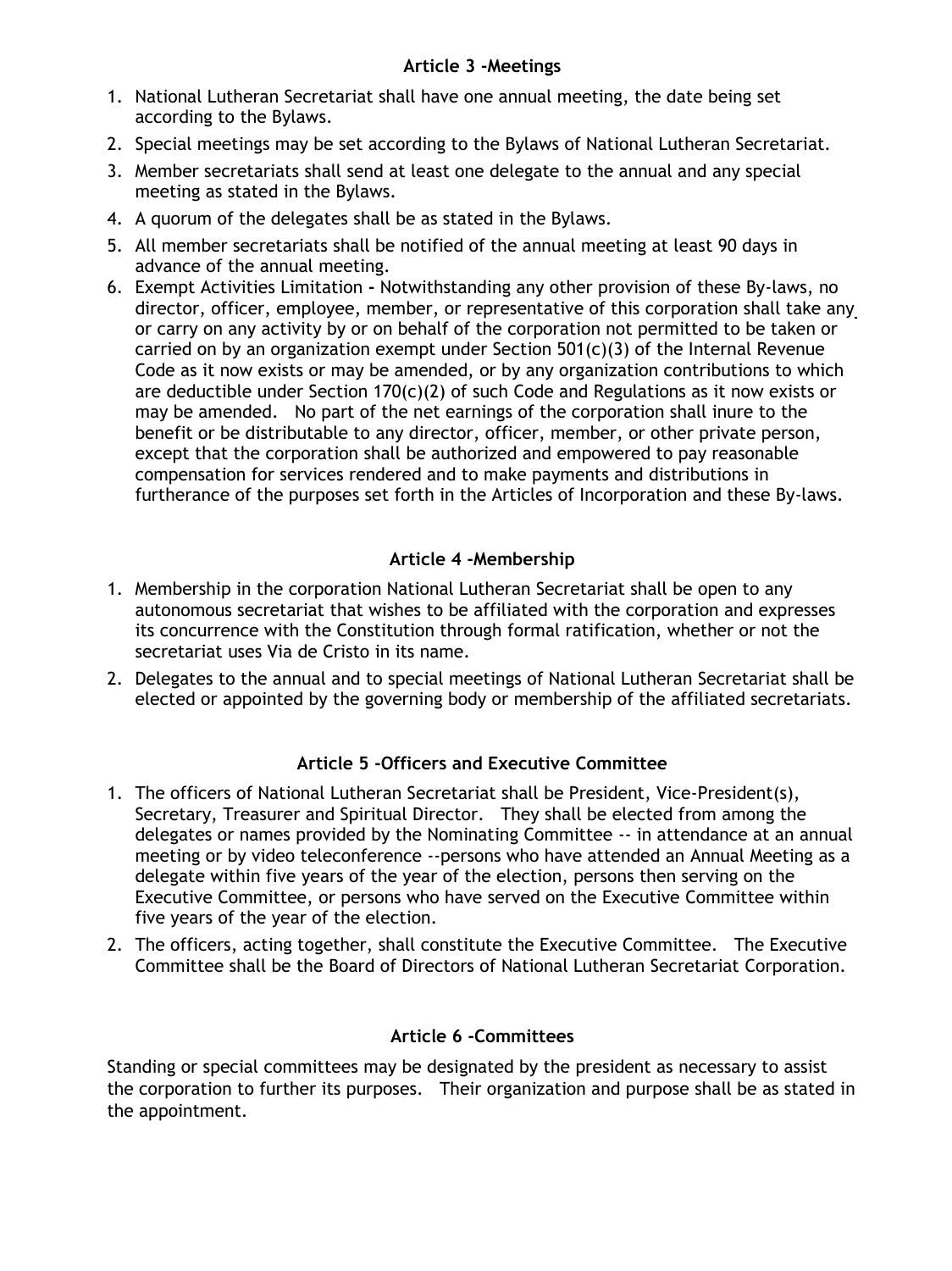#### **Article 7 -Records**

The corporation shall keep correct and complete books and records of account and shall keep minutes of any and all meetings of its delegates or Executive Committee or committees. Such records shall be kept at the principal office of the corporation or place designated by the Executive Committee and shall be available for inspection by any person connected with National Lutheran Secretariat. Such records are to be retained in perpetuity. A yearly reconciliation of the financial records shall be conducted and submitted at the annual meeting. Additional guidelines may be stated in the Bylaws.

#### **Article 8 -Bylaws**

National Lutheran Secretariat shall adopt such Bylaws as may from time to time be necessary. No Bylaw may conflict with this Constitution.

#### **Article 9 -Dissolution**

Upon dissolution of the corporation, whether voluntary, involuntary or by operation of law, the Executive Committee shall, after paying all liabilities of the corporation, distribute all remaining assets, in equal portions, to Secretariats affiliated with National Lutheran Secretariat at the time of dissolution and are exempt from federal income tax under Section 501(c)(3) of the Internal Revenue Code or corresponding section of any future federal tax code, or shall be distributed to the federal government, or to a state or local government, for a public purpose. Any such assets not disposed of shall be disposed of by a court of competent jurisdiction in the county in which the principal office of the organization is then located, exclusively for such purposes or to such organizations, as said Court shall determine, which are organized and operated exclusively for such purposes.

### **Article 10 -Amendments**

- 1. Except as otherwise provided by law, the Constitution of National Lutheran Secretariat may be amended by the delegates at any meeting thereof.
- 2. A proposed amendment of this Constitution shall be submitted in writing to the Executive Committee at least 120 days prior to the date of the annual meeting or any other legally called meeting to ensure time for review by the affiliated secretariats.
- 3. Any such amendment must be passed by two-thirds of the authorized delegates at a legally constituted meeting. The approved amendment must then be sent to all affiliated secretariats for formal ratification.
- 4. Formal ratification by two-thirds of all the recognized affiliated secretariats is required for the adoption of any amendment to the constitution. The time frame for such ratification shall be set by the members of National Lutheran Secretariat.
- 5. Except as otherwise provided by law, the Bylaws of National Lutheran Secretariat may be amended or adopted at any legally called and conducted meeting of National Lutheran Secretariat by a two-thirds majority of the delegates present.

### **Article 11 - 501(c)3 Compliance**

No part of the net earnings of the corporation shall inure to the benefit of, or be distributable to its members, trustees, officers, or other private persons, except that the corporation shall be authorized and empowered to pay reasonable compensation for services rendered and to make payments and distributions in furtherance of the purposes set forth in Article Third hereof. No substantial part of the activities of the corporation shall be the carrying on of propaganda, or otherwise attempting to influence legislation, and the corporation shall not participate in, or intervene in (including the publishing or distribution of statements) any political campaign on behalf of or in opposition to any candidate for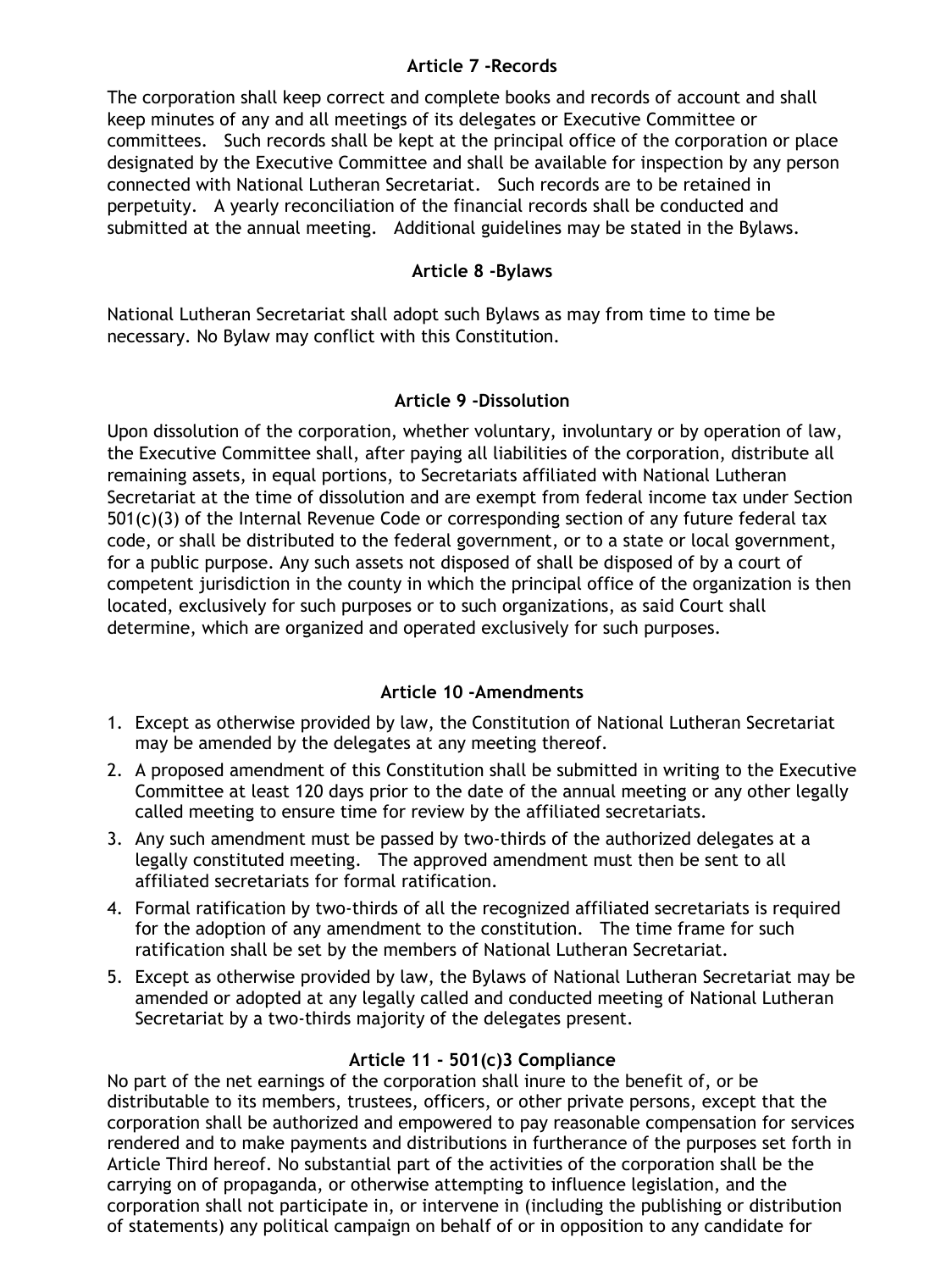public office. Notwithstanding any other provision of these articles, the corporation shall not carry on any other activities not permitted to be carried on (a) by a corporation exempt from federal income tax under section 501(c)(3) of the Internal Revenue Code, or the corresponding section of any future federal tax code, or (b) by a corporation, contributions to which are deductible under section 170(c)(2) of the Internal Revenue Code, or the corresponding section of any future federal tax code.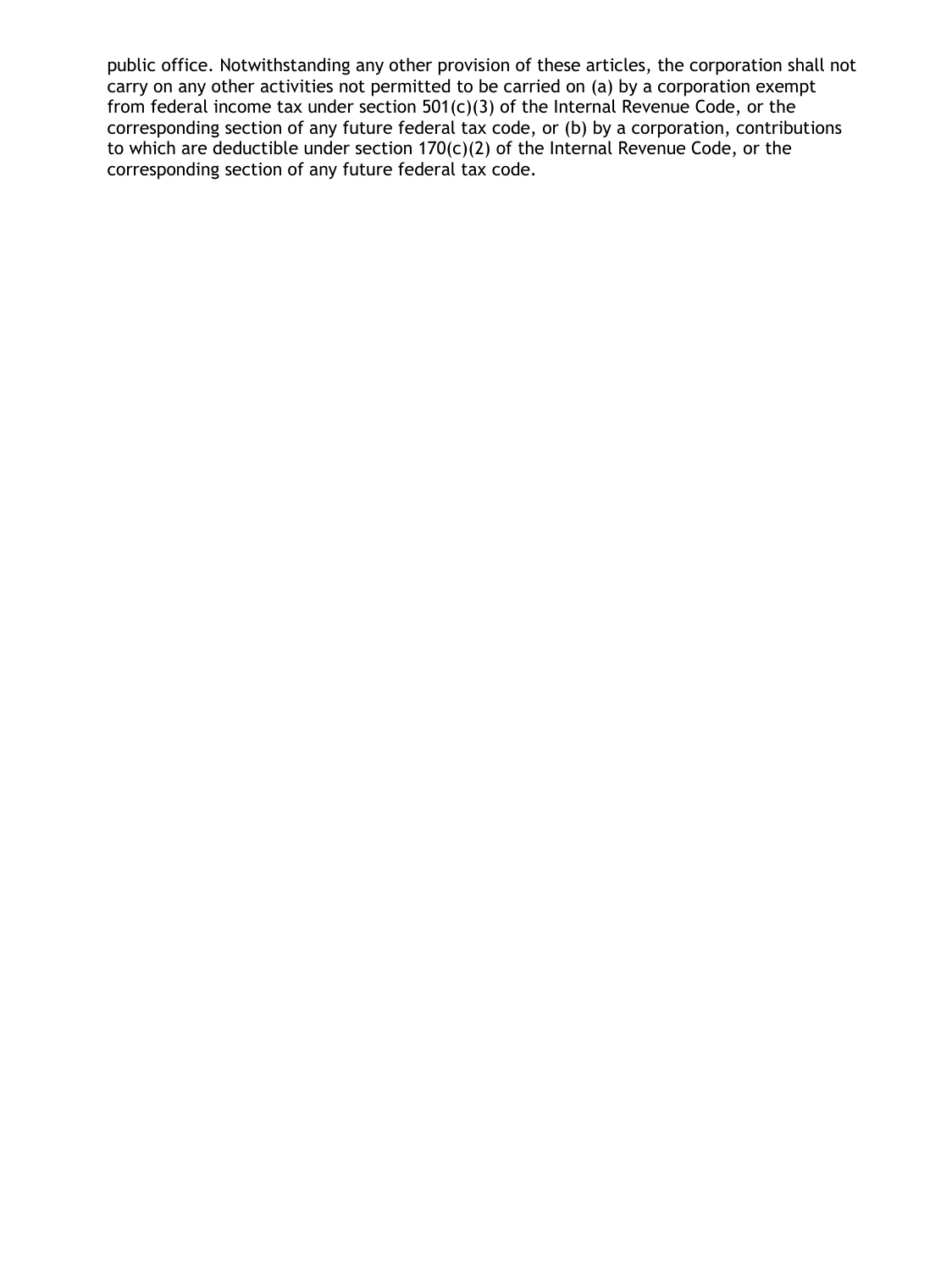#### **Article 12 -Formal Ratification**

- 1. To express acceptance of this Constitution and Bylaws and to become an affiliated secretariat, or to express ratification of an amendment to the Constitution, affiliated or affiliating secretariats must bring the Constitution and Bylaws or amendment to a vote and then have both the Lay Director, President, Convener or Chairman, and the Spiritual Director sign below for that affiliated or affiliating secretariat.
- 2. The Executive Board shall provide two (2) copies of the Constitution and Bylaws, or amendment to the Constitution, to each affiliated secretariat for formal ratification; both are to be signed as in the paragraph above. Then one is to be sent back to the Secretary of National Lutheran Secretariat, and the other is retained by the ratifying secretariat.

We, the undersigned, ratify the Constitution and Bylaws, or amendment to the Constitution, in order to:

\_\_\_\_\_ Affiliate with National Lutheran Secretariat

\_\_\_\_\_ Ratify amendments made to the Constitution

Official Name of Secretariat \_\_\_\_\_\_\_\_\_\_\_\_\_\_\_\_\_\_\_\_\_\_\_\_\_\_\_\_\_\_\_\_\_

Lay Director, President, Convener or Chairman

Spiritual Director\_\_\_\_\_\_\_\_\_\_\_\_\_\_\_\_\_\_\_\_\_\_\_\_\_\_\_\_\_\_\_\_\_\_\_\_\_\_\_\_\_\_\_\_\_\_\_\_\_\_\_\_\_\_

Date: \_\_\_\_\_\_\_\_\_\_\_\_\_\_\_\_\_\_

Amended and ratified 2017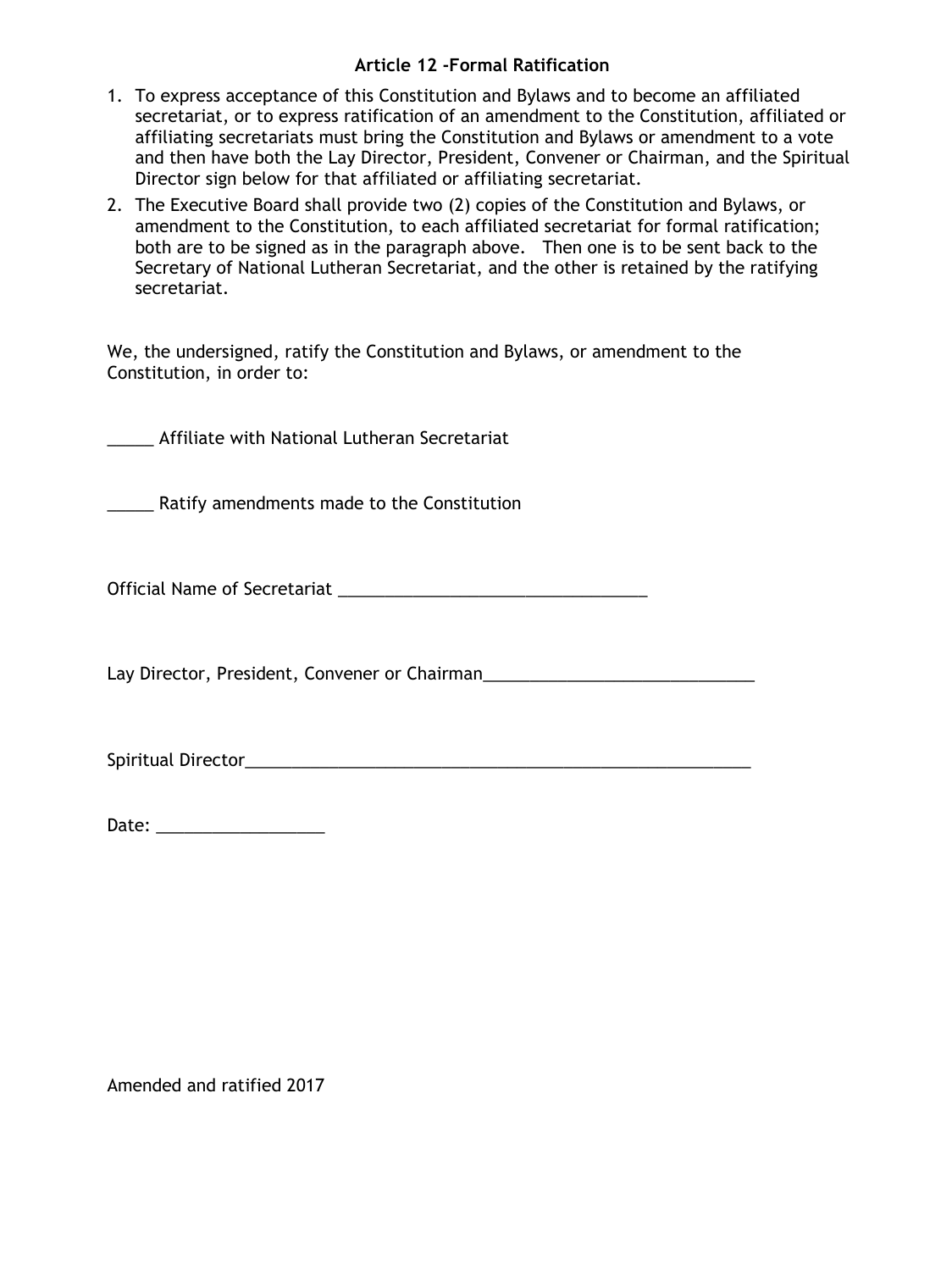# **BYLAWS of**

# **NATIONAL LUTHERAN SECRETARIAT**

### **Bylaws to Constitution Article 2**

- 2.1 There shall be a National Lutheran Secretariat Newsletter to be published at least two times per year.
- 2.2 The Newsletter is to be posted on the National Lutheran Secretariat web site and notification e-mailed to all recipients. Each Secretariat is responsible for supplying National Lutheran Secretariat's Secretary and the editor of National Lutheran Secretariat Newsletter with the correct name, e-mail address, street address and secretariat office of each of the members of its governing body and of its prior year's delegates.

## **Bylaws to Constitution Article 3**

- 3.1 The annual meeting of National Lutheran Secretariat shall be held between June 1 and August 31 for the purpose of transacting such business as may come before the meeting, including the presentation of committee reports. The time of the meeting shall be set by the Executive Committee.
- 3.2 Special meetings of National Lutheran Secretariat may be called by a majority vote of the Executive Committee or upon a written petition bearing authorized signatures of not less than 50 delegates with voting rights or 10% of the delegates with voting rights, whichever is less, delivered to the President or Treasurer. The purpose of the special meeting must be stated in the petition. The notice of such meeting shall state the nature of the business to be transacted at the specially called meeting, which shall be limited to the stated purpose. Within 30 days after receipt of a demand for a special meeting from voting members, the Executive Committee shall call a special meeting and hold it on notice no later than 90 days after receipt of the demand at the expense of the corporation.
- 3.3 The Executive Committee shall determine the place at which the annual meeting or special meetings will be held.
- 3.4 Written notice of the annual meeting shall be made stating the place, day and hour of such meeting. This notice shall be mailed to each member secretariat and delegate not less than 90 days prior to the meeting. Notice of special meetings shall be given to each member secretariat and delegate not less than 30 days prior to the meeting. Notice of meetings shall be deemed delivered when deposited in the United States mail and addressed to the delegate and the delegate's address as it appears on the records of National Lutheran Secretariat, with postage thereon paid. Notice of the annual meeting may be sent in the Newsletter.
- 3.5 A quorum for the transaction of business at any meeting of National Lutheran Secretariat shall consist of a majority of the delegates, laity and clergy, authorized to vote at the time of such meeting. The delegate is authorized by written appointment by the Secretariat they represent to the NLS Secretary. The act of a majority of the delegates at the meeting at which a quorum is present shall be the act of National Lutheran Secretariat, except when otherwise provided by law or these Bylaws.
- 3.6 Each delegate shall have one vote. Any questions as to voting rights will be settled by National Lutheran Secretariat as the first order of business at any meeting. The principals involved in any dispute on voting rights will not be permitted to vote on the matter.
- 3.7 The number of voting clergy delegates shall be limited to one-third of the total number of delegates, laity and clergy, in attendance. If the number of clergy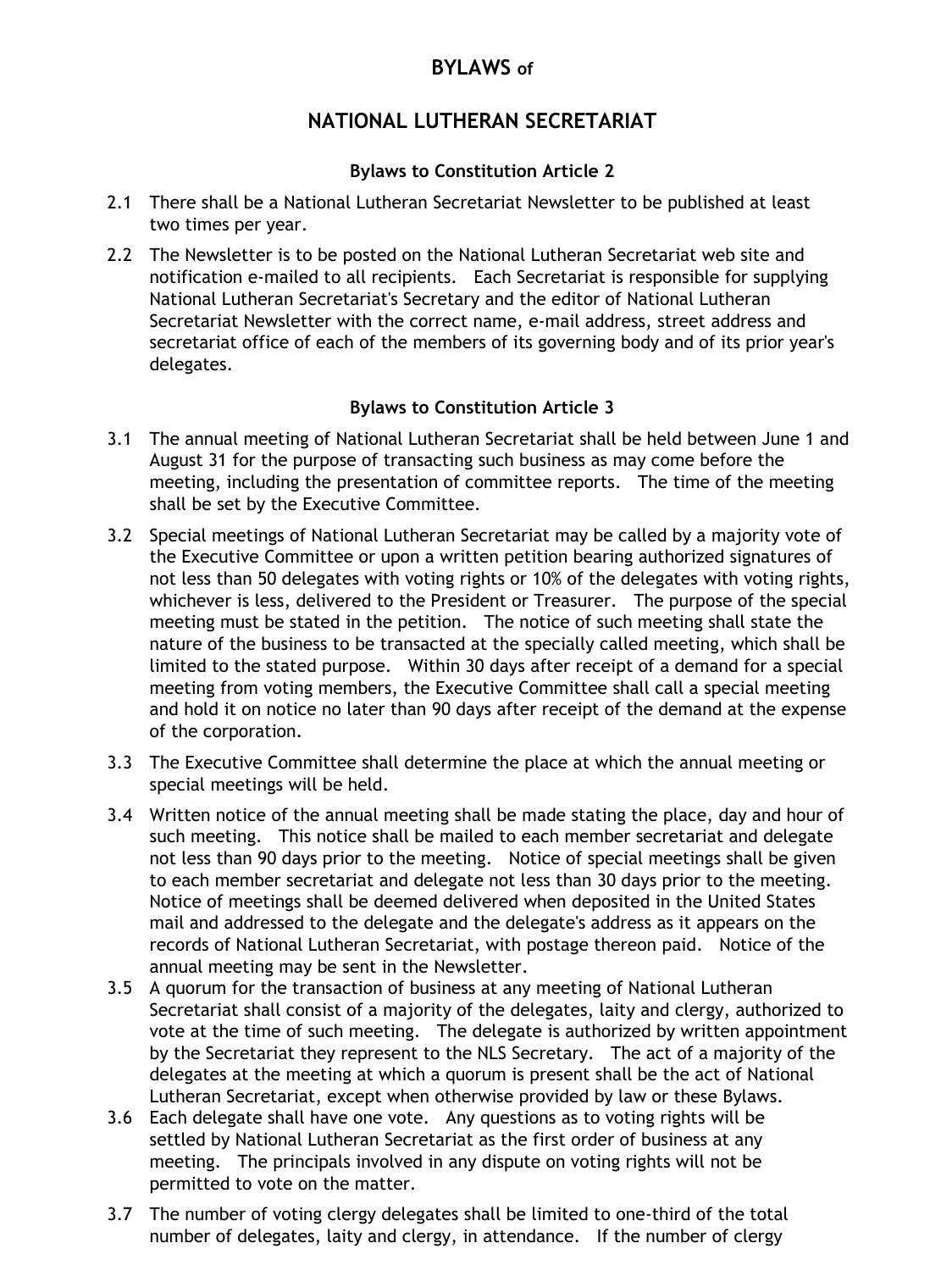delegates attending totals more than one-third of the total number of delegates in attendance, all clergy delegates in attendance shall caucus before the meeting begins to determine among themselves which of them shall vote.

3.8 All meetings shall be conducted according to Robert's Rules of Order, latest edition.

## **Bylaws to Constitution Article 4**

- 4.1 Application for membership in the corporation of National Lutheran Secretariat shall be submitted to the Executive Committee. Membership applications shall be acted upon in conformity with the spirit and intent of the purposes of National Lutheran Secretariat. Upon acceptance of such application by the Executive Committee and by formal acceptance of the Constitution and Bylaws as provided in Article 11 the secretariat so applying shall become a voting member of the corporation.
- 4.2 Each affiliated secretariat may be represented by lay delegates based on the greater of either one of the following formulas:

One lay delegate for each one thousand persons who have attended a Via de Cristo through its ministry as a secretariat (e.g. 1-999 participants -one lay delegate; 1000-1999 participants two lay delegates, etc.)

-OR

The number of lay delegates, based on the number of weekends held the previous calendar year, are as follows: Number of Number of Weekends Lay Delegates 0-4 1 5-8 2 9-12 3 13 or more 4

[Note: The recommended term of office for each delegate is not less than three years.]

- 4.3 Visitors from affiliated secretariats are welcome to attend meetings of National Lutheran Secretariat and may speak to any issue, but are not permitted to vote unless this Bylaw is suspended by a two-thirds vote of the delegates for the duration of the meeting.
- 4.4 Each affiliated Secretariat is entitled to one clergy delegate to attend the annual or special meetings of National Lutheran Secretariat as delegate with voting powers except as may be limited in Bylaw 3.7 to Article 3 of the Constitution.
- 4.5 National Lutheran Secretariat, by an affirmative two-thirds vote, may suspend or expel an affiliated secretariat for causes detrimental to the corporation's activities or if the affiliated secretariat is in conflict with the corporation's goals and objectives.
- 4.6 The Executive Committee may appoint up to three (3) delegates at large to attend a National Lutheran Secretariat Annual Meeting. Each delegate may serve for one year and is eligible for re-appointment. The travel and fee expenses of the appointed at large delegates shall be paid by National Lutheran Secretariat.

## **Bylaws to Constitution Article 5**

- 5.1 The six officers of National Lutheran Secretariat shall be elected for a term of two years and shall hold office until their successors are duly elected. No officer shall be elected to more than two (2) consecutive terms for the same office. The terms of the officers shall be staggered, with three (3) officers being elected each year. In order to provide geographical balance, no more than two (2) officers shall be elected from any one state.
- 5.2 The spiritual director shall be an ordained and rostered Lutheran pastor and will give spiritual direction and guidance to National Lutheran Secretariat and to the Executive Committee and to any standing or special committees or task forces as requested.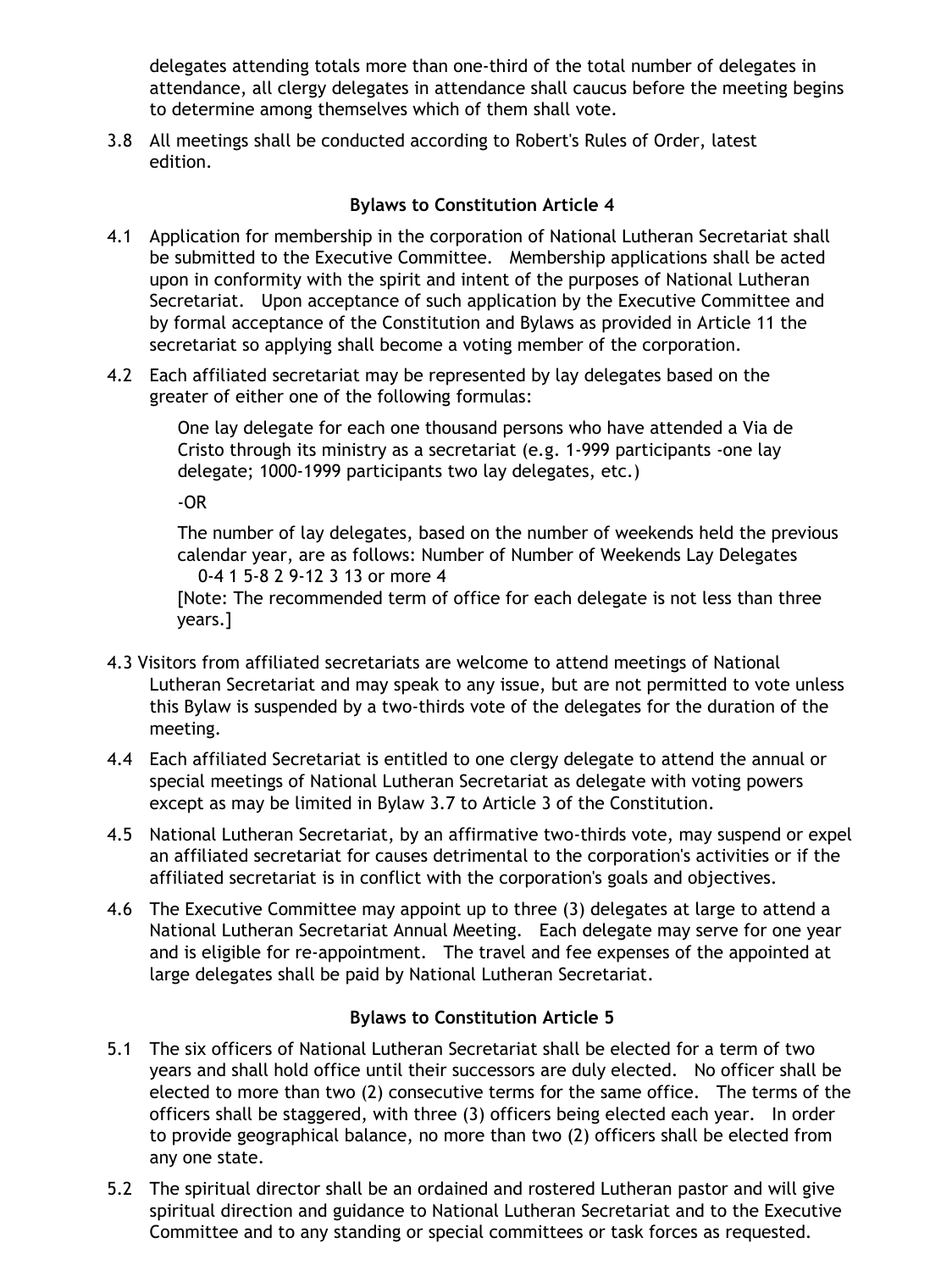- 5.3 The president shall preside at all National Lutheran Secretariat meetings, have general supervision over the affairs of the corporation, facilitate and coordinate expansion activities, and shall perform all such other duties as are incident to his or her office.
- 5.4 There shall be two vice presidents, one for administration and one for outreach. In the event of the temporary absence or disability of the president, the duties of the president shall be performed by the vice-president for administration.
- 5.5 The secretary shall issue notices of the Executive Committee, annual and special meeting notices and shall, if requested, attend and keep the minutes of such meetings. He or she shall have charge of all the corporate books, records, the database, and other papers, and shall be the custodian of the corporate seal, if any. He or she shall attest with his or her signature all written contracts and other documents of the corporation, and shall perform all such duties as are incident to the office.
- 5.6 The treasurer shall have the custody of all the monies and securities of the corporation and shall give bond in such sum and with such sureties as the Executive Committee may require. He or she shall sign all checks of the corporation, shall keep regular books of account, and shall submit that together with all vouchers, receipts, records and any other papers to the Executive Committee or Delegates for their examination and approval as often as the Executive Committee or Delegates may require, is authorized to sign such government, financial and tax forms as are required to be filed, and shall perform all such other duties as are incident to the office.
- 5.7 After their election, the officers are not required to be delegates from their areas. The officers are considered voting members of National Lutheran Secretariat.
- 5.8 If a vacancy exists on the Executive Committee, the Executive Committee may, by appointment, fill the vacancy until the next annual meeting.
- 5.9 The Executive Committee shall engage an Executive Director to coordinate the operations of the organization and its affiliated secretariats and publically represent them.
- 5.10 In order to comply with Minnesota law, all meetings of the Executive Committee shall comply with these requirements:

a. The annual meeting of the Executive Committee shall be held in conjunction with the annual of meeting of the delegates at or near the place where the annual meeting of the delegates is conducted. The Executive Committee may conduct business as may properly come before it. If there is no annual meeting of the delegates, the annual meeting of the Executive Committee shall be held each year at such time and place as the Executive Committee may designate, and the Executive Committee may conduct such business as may properly come before it.

b. Regular meetings of the Executive Committee may be held from time to time at such place as the Executive Committee shall designate.

c. A special meeting of the Executive Committee may be called at any time by the President or upon written request of any two or more Officers of the corporation.

d. A special meeting of the Executive Committee may be called for any purpose at any time by the President or upon written request of any two or more Officers of the corporation. Upon request in writing to the President or the Secretary by any two or more Officers, such Officer shall cause to be given to the Executive Committee notice of a meeting to be held at such time, not less than five days after receipt of such request, as such Officer may fix. Special meetings of the Executive Committee shall be held at the principal office or at such other place as the Executive Committee may designate.

e. Written notice of each regular and special meeting of the Executive Committee stating the date, time and place and, in the case of a special meeting, its purpose,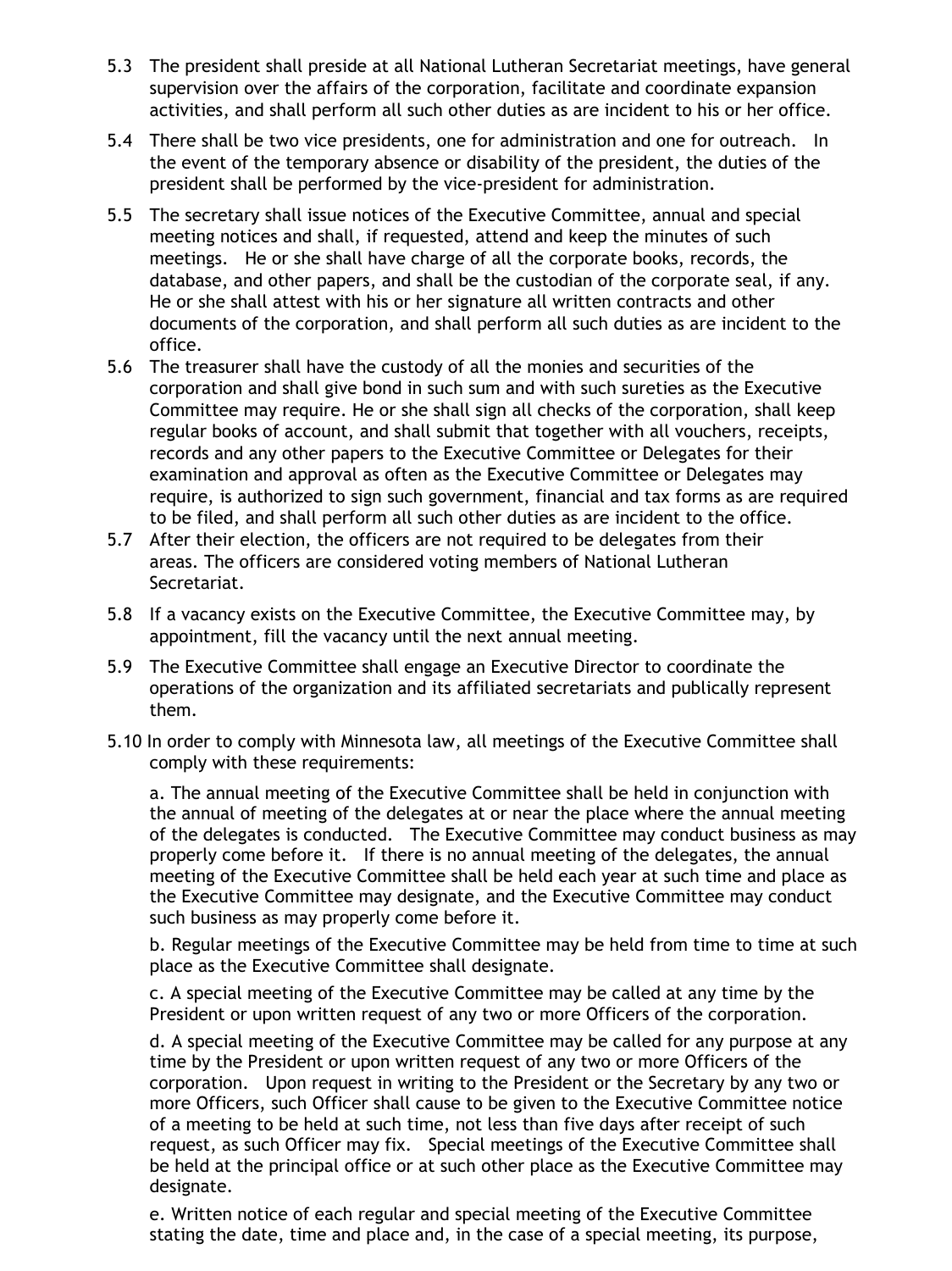shall be delivered, mailed, e-mailed or faxed, not less than five days prior to the meeting, to each Officer entitled to vote at the meeting at his or her last address according to the available records of the corporation. No business shall be transacted at a special meeting except that which has been specified in the notice of the meeting.

f. An Officer may waive notice of a meeting of the Executive Committee. A waiver of notice by an Officer entitled to notice is effective whether given before, at, or after the meeting, and whether given orally, in writing, or by attendance. Attendance by an Officer at a meeting is a waiver of notice of that meeting unless the Officer objects at the beginning of the meeting to the transaction of business because the meeting is not lawfully called or convened and does not participate in the meeting.

g. At each meeting of the Executive Committee, the presence in person of a majority of the Officers shall be necessary to constitute a quorum for the transaction of business. In the absence of such a quorum, any meeting may be adjourned from time to time by a majority of the Officers present. If a quorum is present when a duly called or held meeting is convened, the Officers present may continue to transact business until adjournment, even though one or more Officers withdraws from the meeting leaving less than a quorum.

h. Each Officer shall have one (1) vote. Except as otherwise provided in the Minnesota Statutes, the Articles of Incorporation of the corporation, or these Bylaws, all questions at a meeting the Executive Committee at which a quorum is present shall be decided by the affirmative majority vote of the Officers present in person at the meeting.

i. If any meeting of the Executive Committee is adjourned to another time or place, no notice as to such adjourned meeting need be given other than by announcement at the meeting at which such adjournment is taken. At an adjourned meeting at which a quorum is present, any business may be transacted that might have been transacted at the meeting as originally noticed.

j. A conference among Officers by means of communication through which the Officers may simultaneously hear each other during the conference is an Executive Committee meeting if the same notice is given of the conference as would be required for a meeting and if the number of Officers participating in the conference is a quorum. Participation in a meeting by this means is personal presence at the meeting.

k. Any action required or permitted to be taken at a meeting of the Executive Committee may be taken by written action signed by the number of Officers who would be required to take the same action at a meeting of the Executive Committee at which all Officers were present; provided, however, that all Officers must be notified immediately of its text and effective date. The written action is effective when signed by the required number of Officers, unless a different effective time is provided in the written action. Failure to provide the notice does not invalidate the written action. An Officer who does not sign or consent to the written action is not liable for the action.

l. The Executive Committee shall conduct all of its meetings and business in accordance with the conflicts of interest provisions and requirements of the Minnesota Nonprofit Corporation Act. [Bylaw 5.10 is to comply with provisions in Minnesota law.]

5.11 National Lutheran Secretariat Executive Committee, by an affirmative two-thirds vote, may suspend or expel an affiliated secretariat for causes detrimental to the corporation's activities or if the affiliated secretariat is in conflict with the corporation's goals and objectives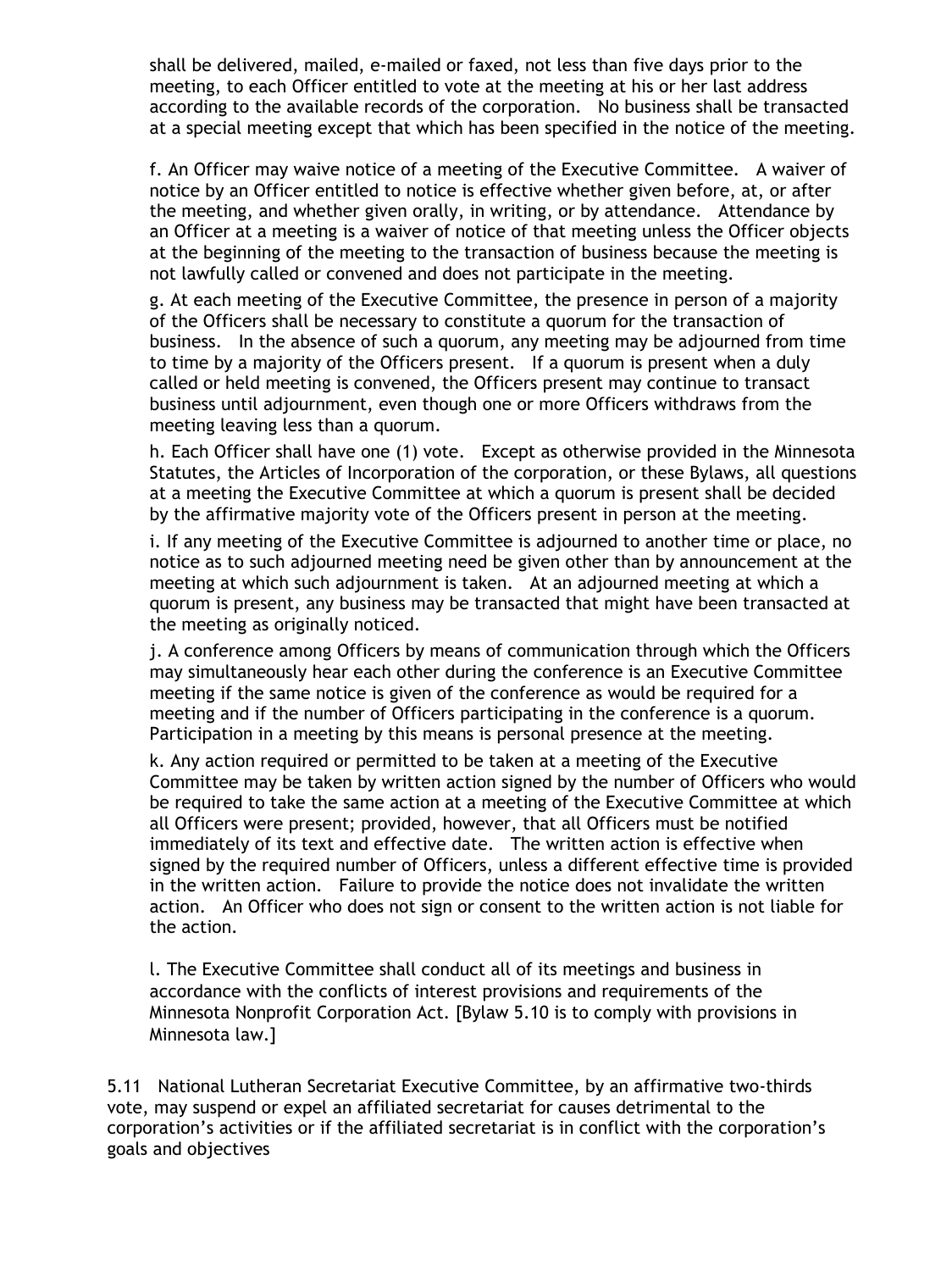### **Bylaws to Constitution Article 6**

- 6.1 The chairpersons of committees shall be named by the president, with the consent of the Executive Committee, and will serve at the discretion of the president.
- 6.2 Any action taken by any standing or special committee designated by the President or the Executive Committee shall be subject to the approval of National Lutheran Secretariat.
- 6.3 The standing committees may be one or more of the following:
	- a. Palanca
	- b. Leadership
	- c. Communications
	- d. Public Relations
	- e. Post Weekend
	- f. Newsletter
	- g. New movement Outreach
	- h. Operations and finance
	- i. Revitalization of Secretariats

### **Bylaw to Constitution Article 7**

7.1 The funds of the corporation shall be deposited in such bank or depository as the Executive Committee may designate and shall be withdrawn upon the signature of the treasurer and upon the signature of such other person or persons as the Executive Committee may authorize.

### **Bylaw to Constitution Article 8**

8.1 The corporation shall operate on a fiscal year ending May 31st.

# **National Lutheran Secretariat Leadership Endowment**

### **Section A – Endowment Fund Board**

The National Lutheran Secretariat (NLS) Leadership Endowment Board (hereafter referred to as the "Board") shall consist of five members, all of whom shall be a member of an NLS affiliated Secretariat. The term of each member shall be three years. Upon adoption of this resolution by a majority of delegates at an official NLS Annual Meeting, the NLS Executive Committee shall appoint five members of the Board: two for a term of three years; two for a term of two years; and one for a term of one year. Thereafter, annually the Executive Committee (EC) shall appoint the necessary number for a term of three years. No member shall serve more than two consecutive three-year terms. After a lapse of one year, former Board members may be re-appointed for no more than one additional term. The NLS President and its Executive Director shall serve as non-voting Board members.

In event of a Board vacancy, the NLS EC shall appoint a replacement member. The Board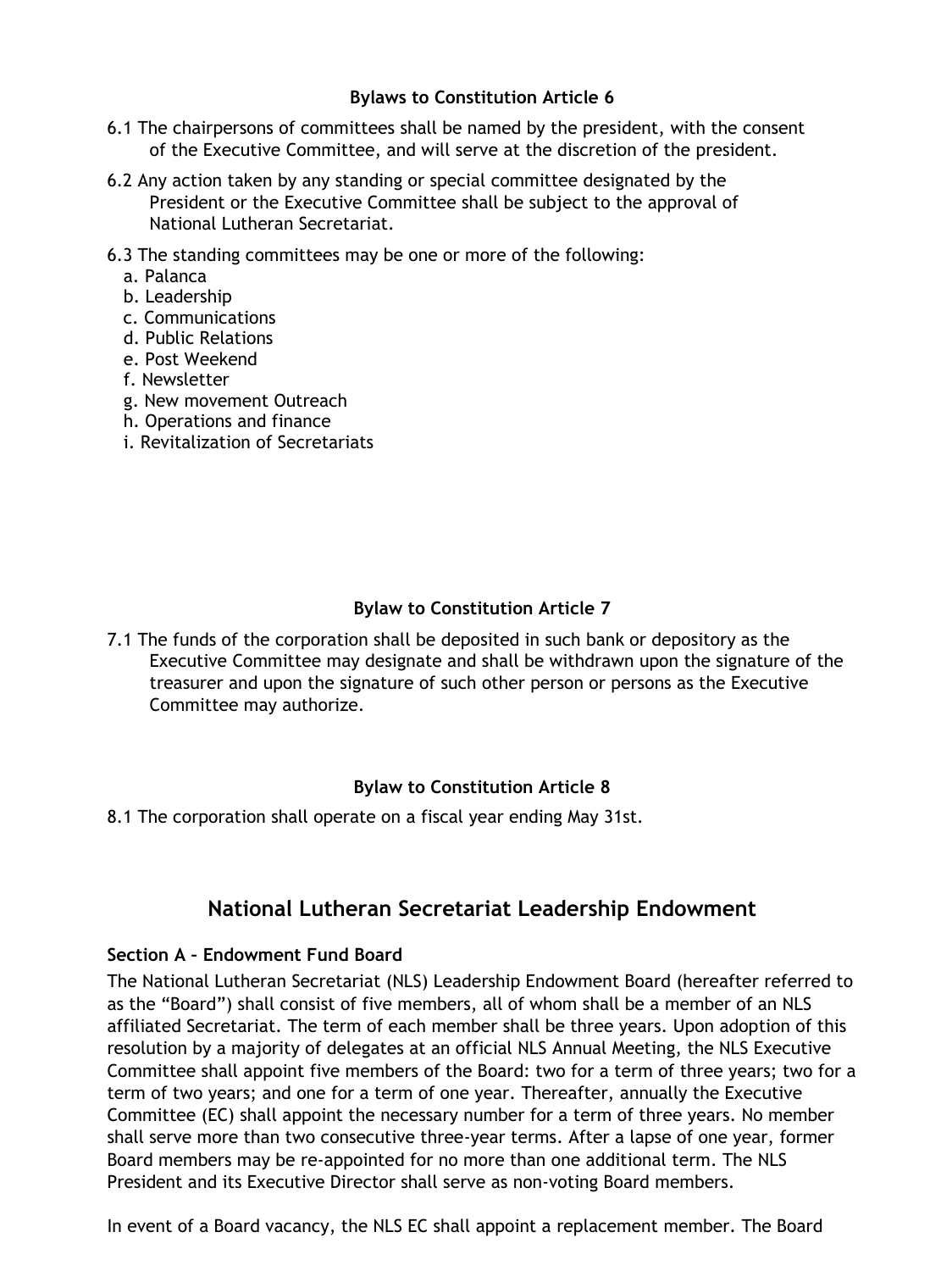shall meet at least semi-annually. A quorum shall consist of three members. When only three members are present, a unanimous vote shall be required to carry any motion or resolution. The Board shall elect from its membership a leader

to facilitate meetings and a recording secretary to maintain complete and accurate minutes of meetings. The Board shall report on a semi-annual basis to the NLS EC and annually at the NLS Annual Meeting. The Board may request other members of affiliated Secretariats to serve as advisory members as it deems in the best interest of the Endowment Fund assets (hereafter referred to as the "Fund"). The Board should educate affiliated Secretariats about the Fund, promote the Fund, solicit donations in an appropriate manner and create additional Funds as may be needed to fulfill specific requirements of donors.

## **Section B – Endowment Fund Management**

The Board shall manage the Fund and shall use its best judgment to invest the Fund in a wise and prudent manner. The Board may choose to employ professional management on investments, accounting, and legal matters.

No member of the Board shall engage in any self-dealing or transactions with the Fund in which the member of the Board has direct or indirect financial interest and shall at all times refrain from any conduct in which his/her personal interest would conflict with the interest of the Fund.

There shall be an annual review of the Endowment Fund activities by a committee of three appointed by the NLS EC. None of these persons shall be members of the Board. The committee may enlist professional assistance as necessary. Payment for any professional assistance shall be made from the Fund itself.

## **Section C – Distributions from the Fund**

 Annual Distributions from the Fund. The Board shall determine distributions from the Fund. Distributions shall be made with particular emphasis on funding the needs of the Executive Director to enhance and extend the life and mission of the Via de Cristo. It is not intended that Fund distributions be used for the day-to-day operations (i.e., for items normally included in the operating budget). The Board may distribute up to five percent of the Fund annually.

 $\div$  Emergency Distribution from the Fund. The Board may distribute more than five percent of the Fund only when it deems that circumstances are such that the future of the NLS Executive Director is at stake and that the only recourse seems to be the use of the Fund. A two-thirds vote of members present at an NLS EC meeting is required for such use.

 $\div$  The NLS Treasurer or his/her designee shall make fund deposits and disbursements. Whoever is responsible for deposits and disbursements shall be bonded.

### **Section D – Amending the Resolution**

Any amendment to this resolution shall be adopted by two-thirds vote of the delegates present at an NLS Annual Meeting.

### **Section E – Disposition or Transfer of FUND**

Dissolution of the NLS will automatically cause the Fund to be dealt with as any other asset of the NLS as stated in its Articles of Incorporation, Constitution, and Bylaws.